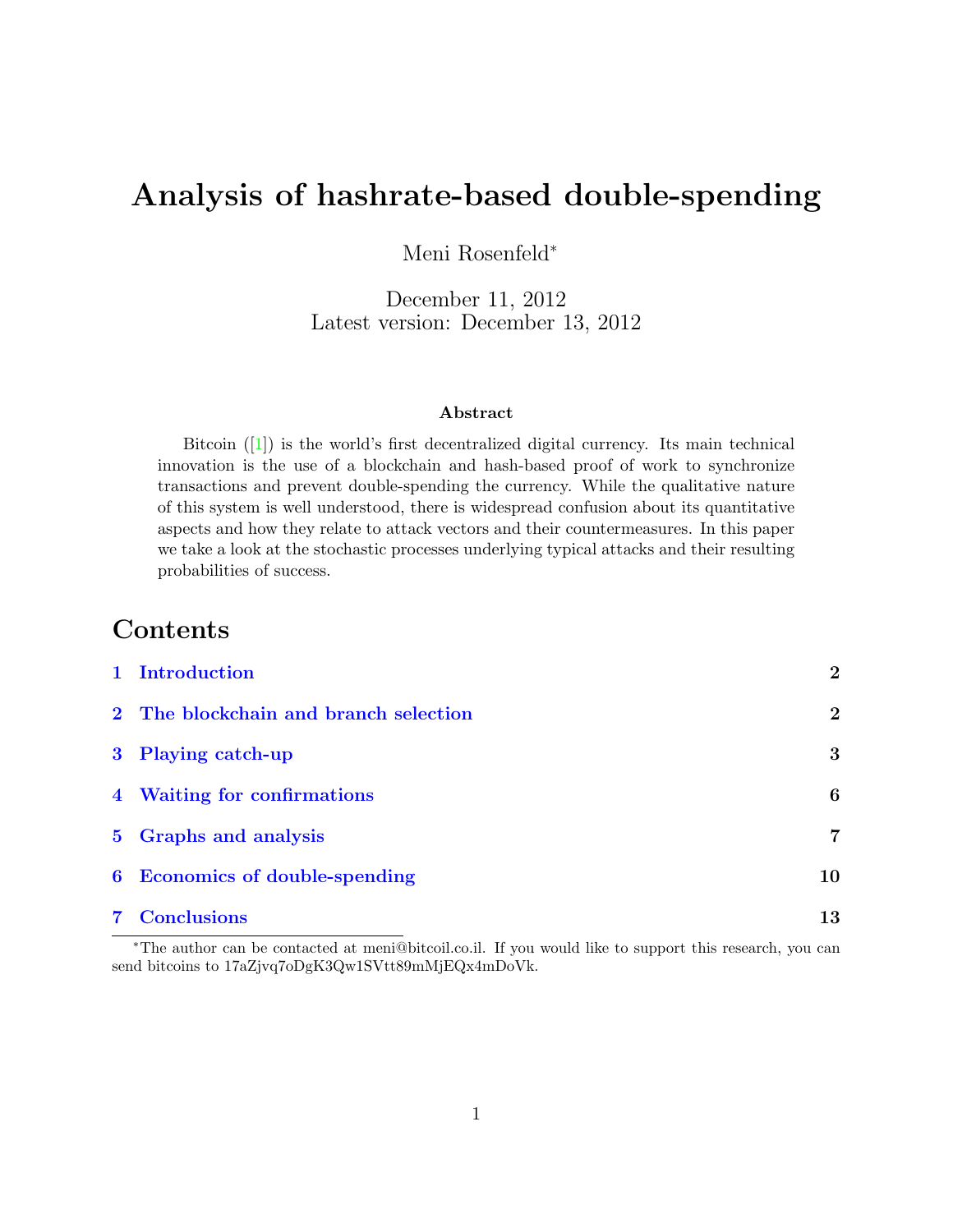#### <span id="page-1-0"></span>1 Introduction

The Bitcoin system revolves around the concept of transactions, digitally signed announcements that the owner of some coins agrees to transfer them to a different owner. The sender of coins will typically expect some product or service in return.

This concept will be undermined if the sender would be able, after receiving the product, to broadcast a conflicting transaction sending the same coin back to himself. As long as the recipient cannot be sure the coins are his to stay and that they cannot be redirected to another party (without his consent), he would not be safe to deliver a product in exchange. A double-spending attack is in fact a successful attempt to first convince a merchant that a transaction has been confirmed, and then convince the entire network to accept some other transaction; the merchant would be left with neither product nor coins, and the attacker will get to keep both.

This is a problem of synchronization – there needs to be some universally accepted signal indicating that some transaction is final and that no conflicting transaction can ever be accepted. Given two conflicting transactions, it does not really matter which of them will be accepted, as long as there is a way to know that one transaction has been accepted and can no longer be reversed.

Bitcoin solves this with a proof-of-work system: Computational effort (consisting in the calculation of hashes) is spent on acknowledging groups of transactions, called blocks; and a transaction is considered final once sufficient work has gone into acknowledging the block that contains it. By linking the blocks to form a chain, the total work spent on any transaction is perpetually increasing, making it difficult to elevate any conflicting transaction to the same confirmation status without a prohibitive computational effort.

However, if the attacker is in fact in control of substantial computational power, he may succeed in doing just that. Satoshi Nakamoto's original Bitcoin whitepaper  $(2)$  contains a discussion of the statistical aspects of this problem; in this paper we clarify and expand on this work.

#### <span id="page-1-1"></span>2 The blockchain and branch selection

Bitcoin transactions are grouped into blocks. Every block references an earlier block by including the uniquely identifying hash of this earlier block in its header. The one exception is the first ever block, known as the genesis block, which of course cannot reference an earlier block.

The blocks hence form a tree, with the genesis block as the root, and each block being a child of the block it references. A branch in this tree is a path from a leaf block to the genesis block; each such branch represents one version of the history of Bitcoin transactions. Each branch must be internally consistent and can never include two conflicting transactions; however, the branches need not be consistent with one another, and one branch can include a transaction which contradicts a transaction in another branch.

Since a single coherent history of transactions is desired, at every point one branch in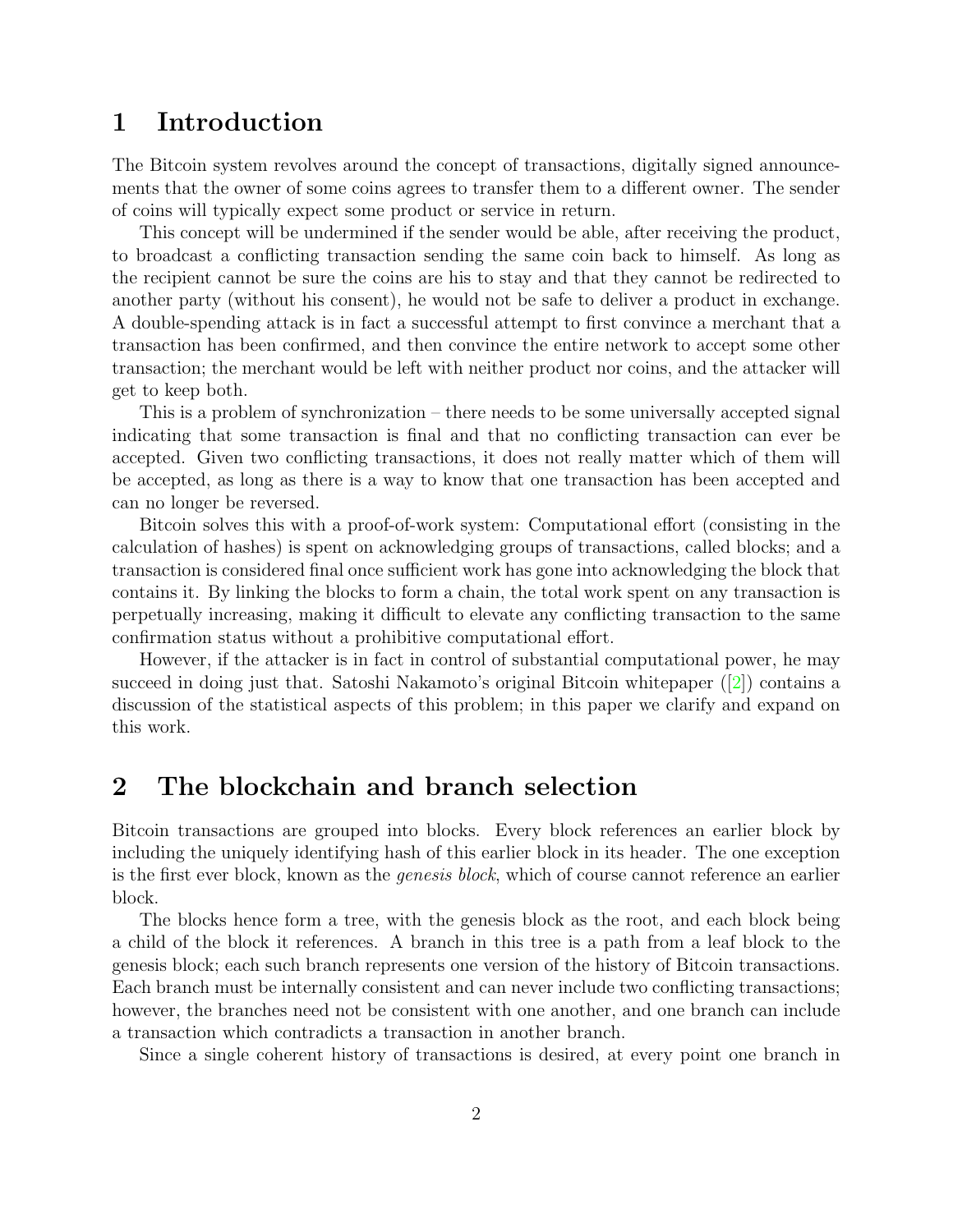the tree is considered the valid block chain. It is agreed that every node will consider the longest branch it is aware of as the valid chain (more precisely, the branch representing the most proof of work). If multiple branches are tied, the one of which the node learnt first is considered valid by it, until the tie is broken. When nodes are creating new blocks, they are expected to reference the leaf of the valid branch, extending the chain.

Different nodes may be in temporary disagreement about the valid blockchain, if they learnt of tied branches at different times; this is known as a blockchain fork. However, this is quickly resolved when a new block is found, as including it will make one branch longer than the other, a fact with which all nodes can agree. This is illustrated in [Figure 1.](#page-2-1)



<span id="page-2-1"></span>Figure 1: The block tree and branch selection. (a) A possible structure of the block tree at one point in time. (b) The marked branch is invalid because its length is only 3, while there are longer branches. (c) A branch which is tied for the highest length, and can be considered valid by some nodes. (d) If a new block is found referencing the leaf of the other branch, that branch becomes the longest and is agreed by all nodes as valid.

A transaction is said to have n confirmations if it is included in a block which is part of the valid chain, and there are  $n$  blocks in the path from that block to the leaf of the chain, inclusive. It is generally assumed that a transaction with enough confirmations is safe from double-spending; in the next sections we will explore the conditions under which this assumption holds.

### <span id="page-2-0"></span>3 Playing catch-up

A successful double-spending attack consists of the following steps:

1. Broadcast to the network a transaction in which the attacked merchant is paid.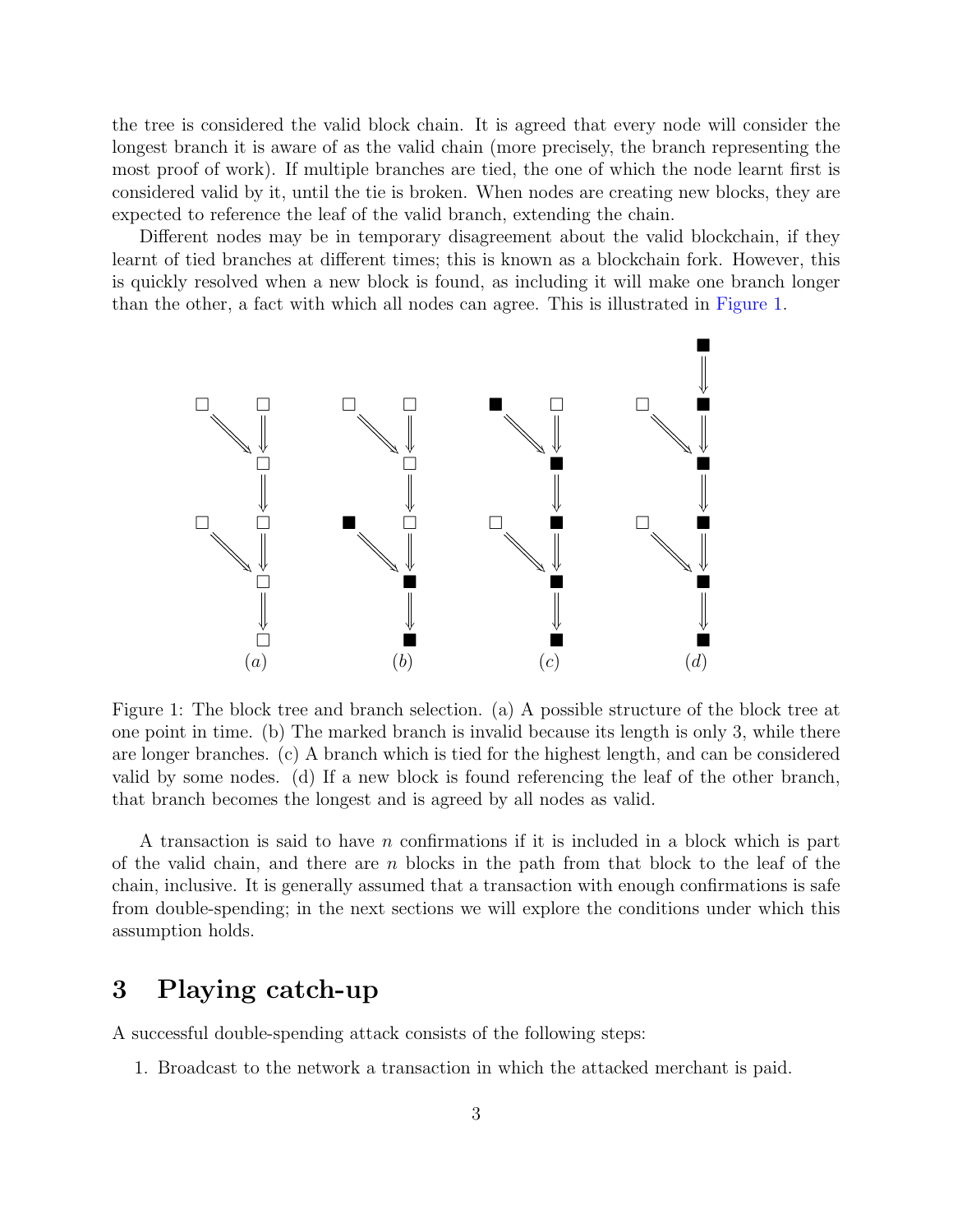- 2. Secretly mine a branch which builds on the latest block at the time (before the transaction made it into a block), which includes instead a conflicting transaction which pays the attacker.
- 3. Wait until the transaction to the merchant receives enough confirmations and the merchant, confident in his payment, sends the product.
- 4. If necessary, continue extending the secret branch (which contradicts the transaction) until it is longer than the public branch (which includes the transaction), then broadcast it. Because the new branch is longer than the one currently known by the network, it will be considered valid, and the payment to the merchant will be replaced by the payment to the attacker.

The process is illustrated in [Figure 2.](#page-3-0)



<span id="page-3-0"></span>Figure 2: Outline of double-spending. (a) The state of the block chain when the attack starts. The leaf block does not have any of the relevant transactions yet. (b) The branch on the left is known to the network, and includes the transaction paying the merchant with 2 confirmations. The merchant now sends the product. Meanwhile, the attacker has found 1 block in an alternative private branch which credits himself instead. (c) If the attacker manages to get his branch to be longer than the one known by the network, he releases it and the payment to himself is now accepted by the network.

When attempting a double-spend, the attacker will typically find himself in the following situation: The network currently knows a branch which credits the merchant, which has  $n$ blocks on top of the one in which the fork started. The attacker has a branch with only  $m$ additional blocks, and both are trying to extend their respective branches. Will he ever be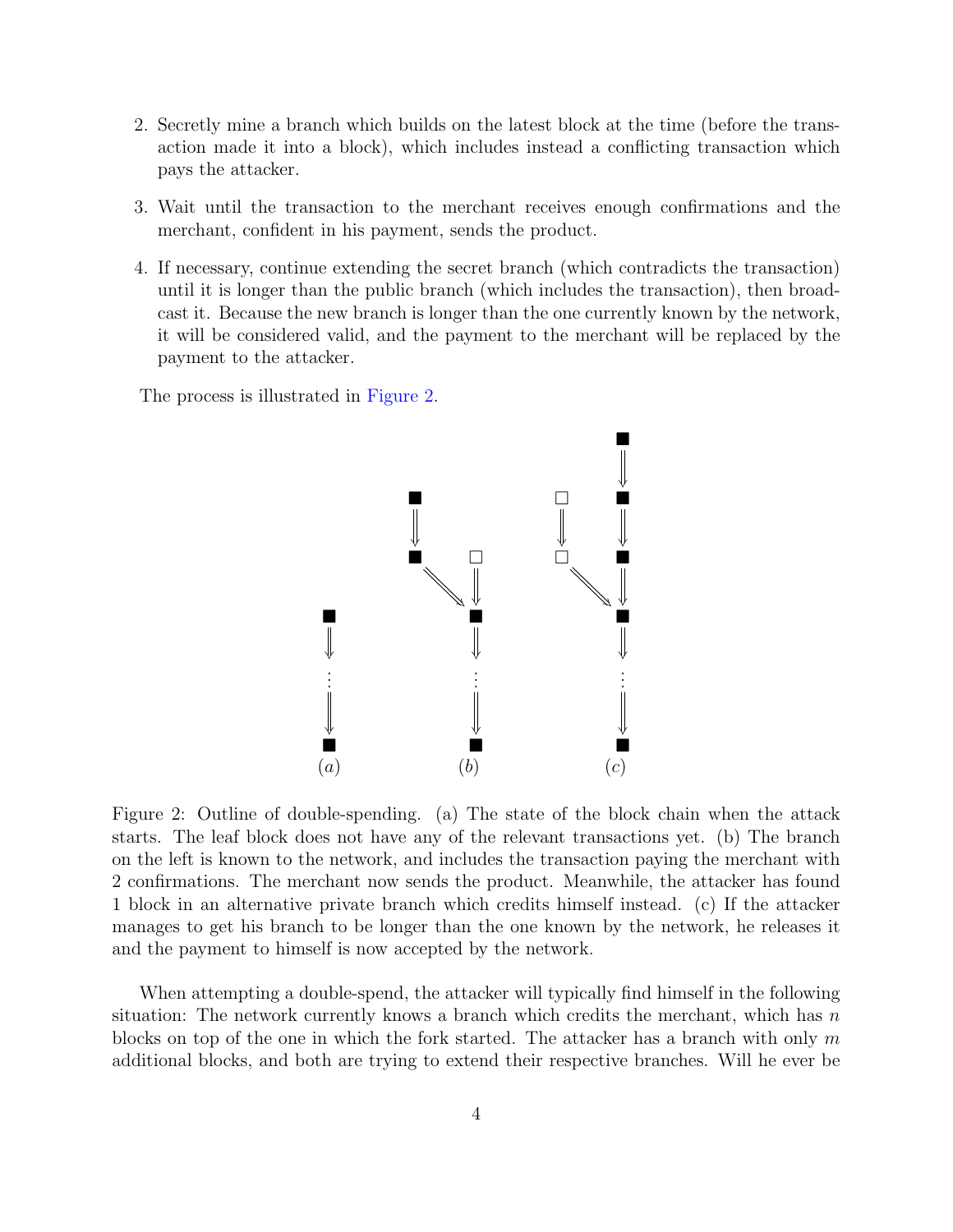able to catch up with the network and come up with a longer branch? Or will the gap just keep increasing, leaving the attacker behind with a branch which will never be valid?

To model this, we make a few simplifying assumptions which we will use throughout the paper:

- 1. The total hashrate of the honest network and the attacker is constant. Combined they have a hashrate of H, of which  $pH$  belongs to the honest network and  $qH$  belongs to the attacker, where  $p + q = 1$ .
- 2. The mining difficulty is constant, and such that with a hashrate of H the average time to find a block is  $T_0$ .

Let us denote by  $z = n - m$  the number of blocks by which the honest network has an advantage over the miner. Whenever a block is found, the value of  $z$  changes; if that block was found by the honest network  $z$  increases by 1, and if that block was found by the attacker z decreases by 1. Formally, this is a continuous-time Markov chain with a rate of  $p/T_0$  for moving up a step and a rate of  $q/T_0$  for moving down a step. <sup>[1](#page-4-0)</sup>

If z ever reaches  $-1$ , the attacker's chain becomes longer and his attack succeeds. If this never happens, the attack fails. Because we are interested in whether z will ever become  $-1$ , and not when this will happen, this process is equivalent to a discrete-time Markov chain, where each step is defined as finding a block by anyone. It is easy to see that when a block is found, it has a probability of p to be by the honest network and a probability of q to be found by the attacker, and hence this process can be concisely summarized as:

$$
z_{i+1} = \begin{cases} z_i + 1 & \text{with probability } p \\ z_i - 1 & \text{with probability } q \end{cases}
$$

Two possibilities for how this process can unfold, a successful and a failed double-spend attack, are depicted in [Figure 3.](#page-5-1)

We will denote by  $a_z$  the probability that the attacker will be able to catch up when he is currently z blocks behind. Clearly, if  $z < 0$  then  $a_z = 1$  as the attacker already has a longer branch. To find  $a_z$  when  $z \geq 0$ , we condition on the first step. If the next block found will be by the honest network, which happens with probability p, the attacker will now be  $z + 1$ blocks behind and his probability of success will be  $a_{z+1}$ . If the next block found will be by the attacker, which happens with probability q, his probability of success will be  $a_{z-1}$ . It follows that  $a_z$  satisfies the recurrence relation

$$
a_z = p a_{z+1} + q a_{z-1}.
$$

It is easy to solve this (noting that  $p + q = 1$  and the boundary conditions) to find that

$$
a_z = \min(q/p, 1)^{\max(z+1, 0)} = \begin{cases} 1 & \text{if } z < 0 \text{ or } q > p \\ (q/p)^{z+1} & \text{if } z \ge 0 \text{ and } q \le p \end{cases}
$$

<span id="page-4-0"></span><sup>&</sup>lt;sup>1</sup>By assumption, within  $\epsilon$  units of time, a miner with hashrate of H has a probability of  $\epsilon/T_0$  to find a block. The honest network, with a hashrate of only  $pH$ , has a probability of  $\epsilon p/T_0$ , and so on.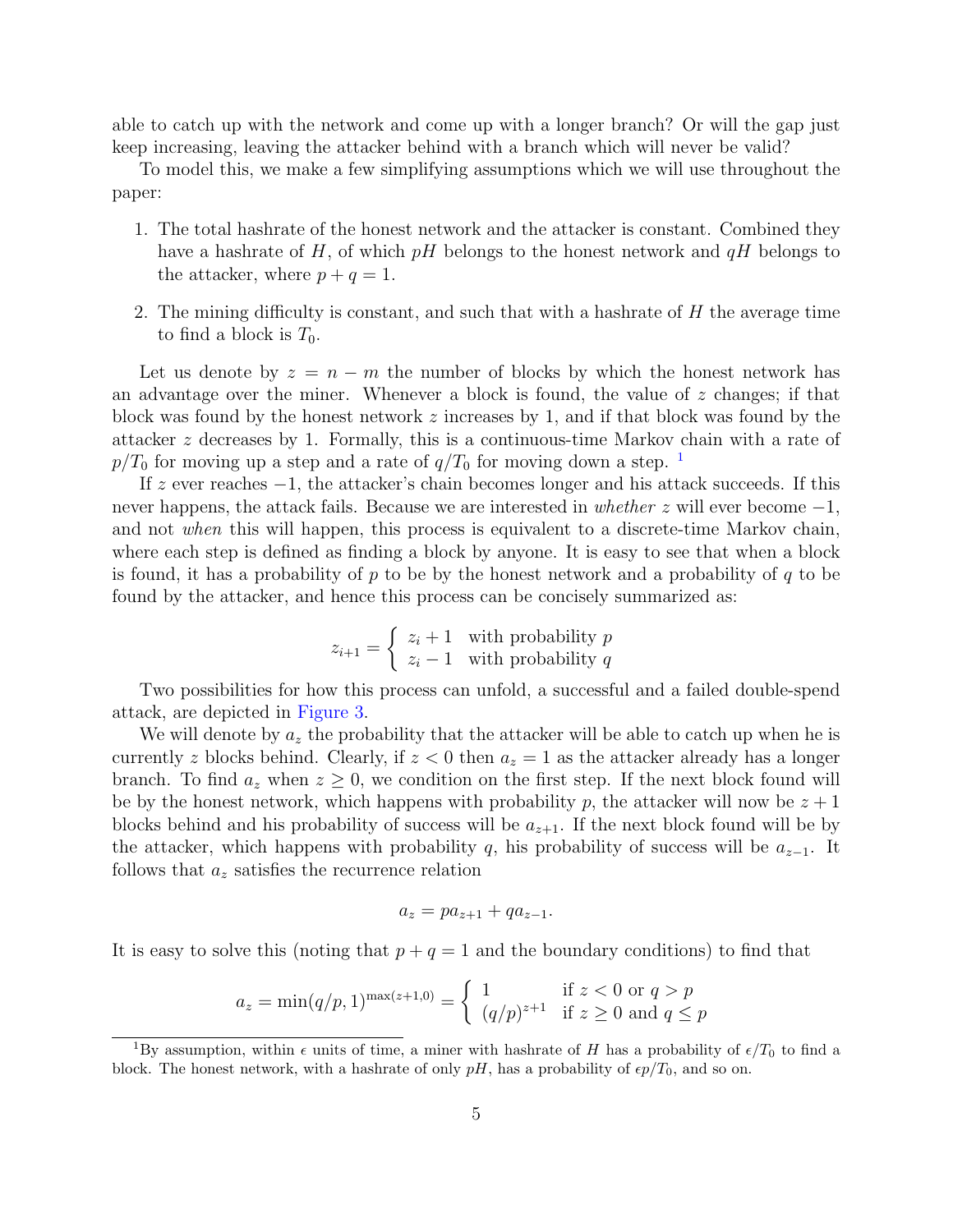

<span id="page-5-1"></span>Figure 3: Possible scenarios of catching up. (a) A successful double-spend attempt; after 15 blocks were found, the attacker managed to extend his fork to be longer than the network's chain. (b) A failed attempt; within 20 blocks, the network has obtained such a significant advantage that the attacker's chance to ever catch up is negligible.

This is only a preliminary result for the analysis of a double-spending attack in its entirety, but a few notable things are already apparent:

- The probability of success depends on the number of blocks, and not on the time constant  $T_0$ .
- If the attacker controls more than half of the total network hashrate, he always succeeds in catching up, from any disadvantage.
- When  $q < p$ , the probability of success decreases exponentially with the disadvantage  $z$ ; the lower q is, the faster the decay.

#### <span id="page-5-0"></span>4 Waiting for confirmations

The standard practice for a merchant is to wait for  $n$  confirmations of the paying transaction, and then provide the product. While the network is finding these confirming blocks, the attacker is building his own branch which contradicts it. What is the probability that he will successfully double-spend?

Before  $n$  confirmations are obtained, the attacker cannot release his fork, even if it is longer, since it will dissuade the merchant from completing the order. He must wait for  $n$ confirmations, and then either release his branch if he has the advantage, or continue to work on it hoping that he gains it.

The chances of success crucially depend on his disadvantage, that is, the value of  $z$ , at the time n confirmations are reached. Satoshi's paper makes the simplifying assumption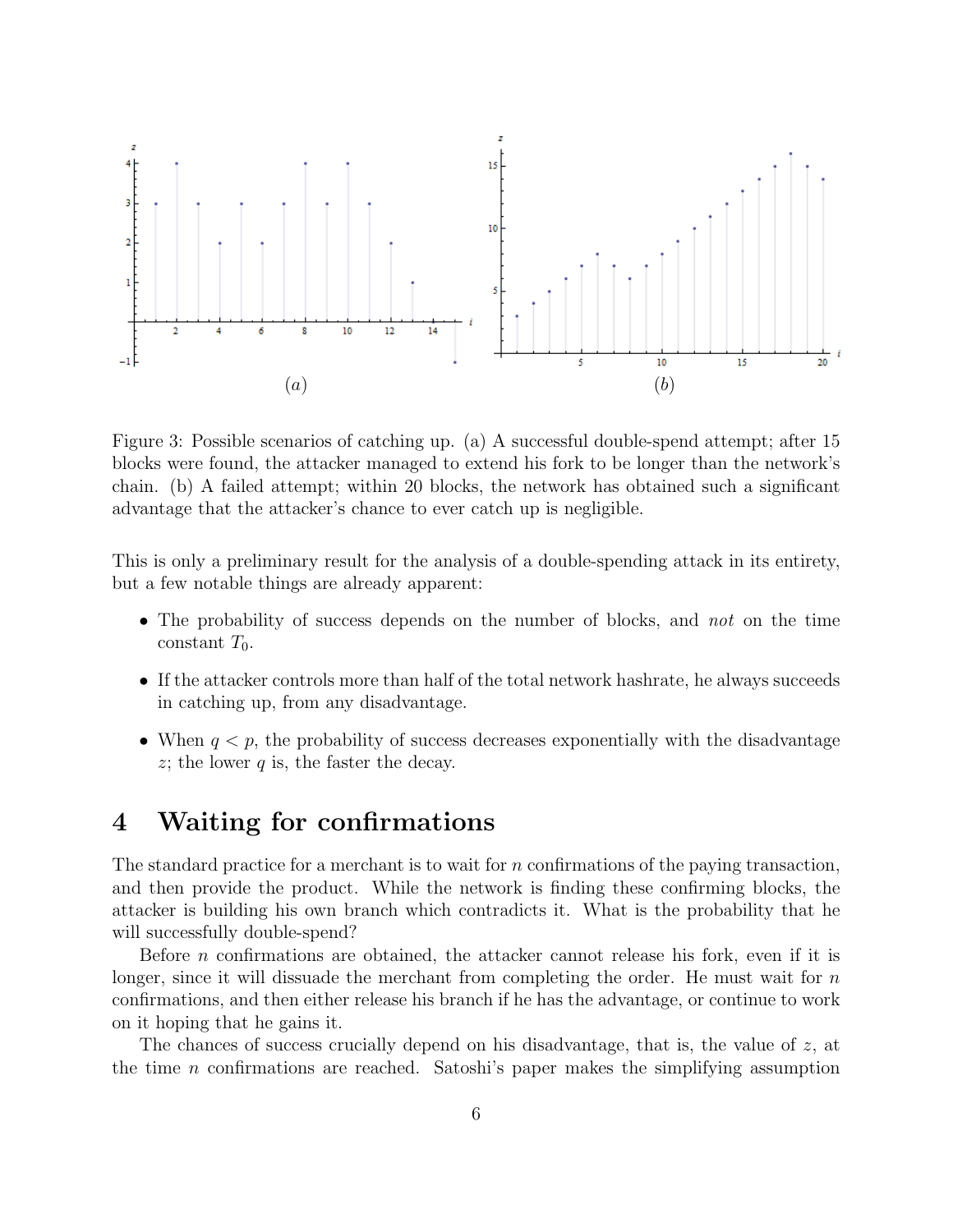that *n* blocks are found by the honest network in the average time,  $\frac{nT_0}{p}$ , and that accordingly m, the number of blocks found by the attacker in this time, follows the Poisson distribution with mean  $n_{n}^{q}$  $\frac{q}{p}$  (despite the mention of time,  $T_0$  still has no role in the result). We will not use this assumption, but rather model  $m$  more accurately as a negative binomial variable; it is the number of successes (blocks found by the attacker) before n failures (blocks found by the honest network), with a probability q of success. The probability for a given value of  $m$ is

<span id="page-6-1"></span>
$$
P(m) = \binom{m+n-1}{m} p^n q^m.
$$

Once *n* blocks are found by the honest network, in a period of time during which  $m + 1$ blocks are found by the attacker (we assume one block was pre-mined by the attacker before commencing the attack), the race starts as we have analyzed in [section 3,](#page-2-0) with  $z = n-m-1$ . It follows that the probability for the double-spend to succeed, when the merchant waits for n confirmations, is equal to

$$
r = \sum_{m=0}^{\infty} P(m)a_{n-m-1}
$$
  
= 
$$
\sum_{m=0}^{n-1} {m+n-1 \choose m} p^n q^m (\min(q/p, 1))^{n-m} + \sum_{m=n}^{\infty} {m+n-1 \choose m} p^n q^m
$$
  
= 
$$
\begin{cases} 1 - \sum_{m=0}^{n} {m+n-1 \choose m} (p^n q^m - p^m q^n) & \text{if } q < p \\ 1 & \text{if } q \ge p \end{cases}
$$
(1)

### <span id="page-6-0"></span>5 Graphs and analysis

[Equation 1](#page-6-1) is a bit unwieldy, so we will now present a few ways to visualize it.

In [Figure 4,](#page-7-0) we see the probability r of successful double spend, as a function of the attacker's hashrate  $q$ , for different values of the number of confirmations n. More confirmations decrease the success rate, but whatever is the number of confirmations, the success rate approaches 100% as the attackers hashrate approached 50% of the total network hashrate; and for  $q > 0.5$ , the attack will always succeed.

In [Figure 5,](#page-8-0) we show for three different probability targets (10%, 1% and 0.1%), what is the number of confirmations required to keep the success rate below this target, as a function of the attacker's hashrate. This is shown in two different scales for the number of confirmations.

For example, if the attacker's hashrate is 10% of the total network hashrate (0.1 on the horizontal axis), 2 confirmations are required to keep the success rate below 10%, 4 confirmations are needed to have it less than  $1\%$ , and 6 confirmations are necessary to decrease the probability of success below 0.1%.

We can see that, for any given probability, as the attacker's hashrate approaches half of the total network hashrate, the number of confirmations required approach infinity; for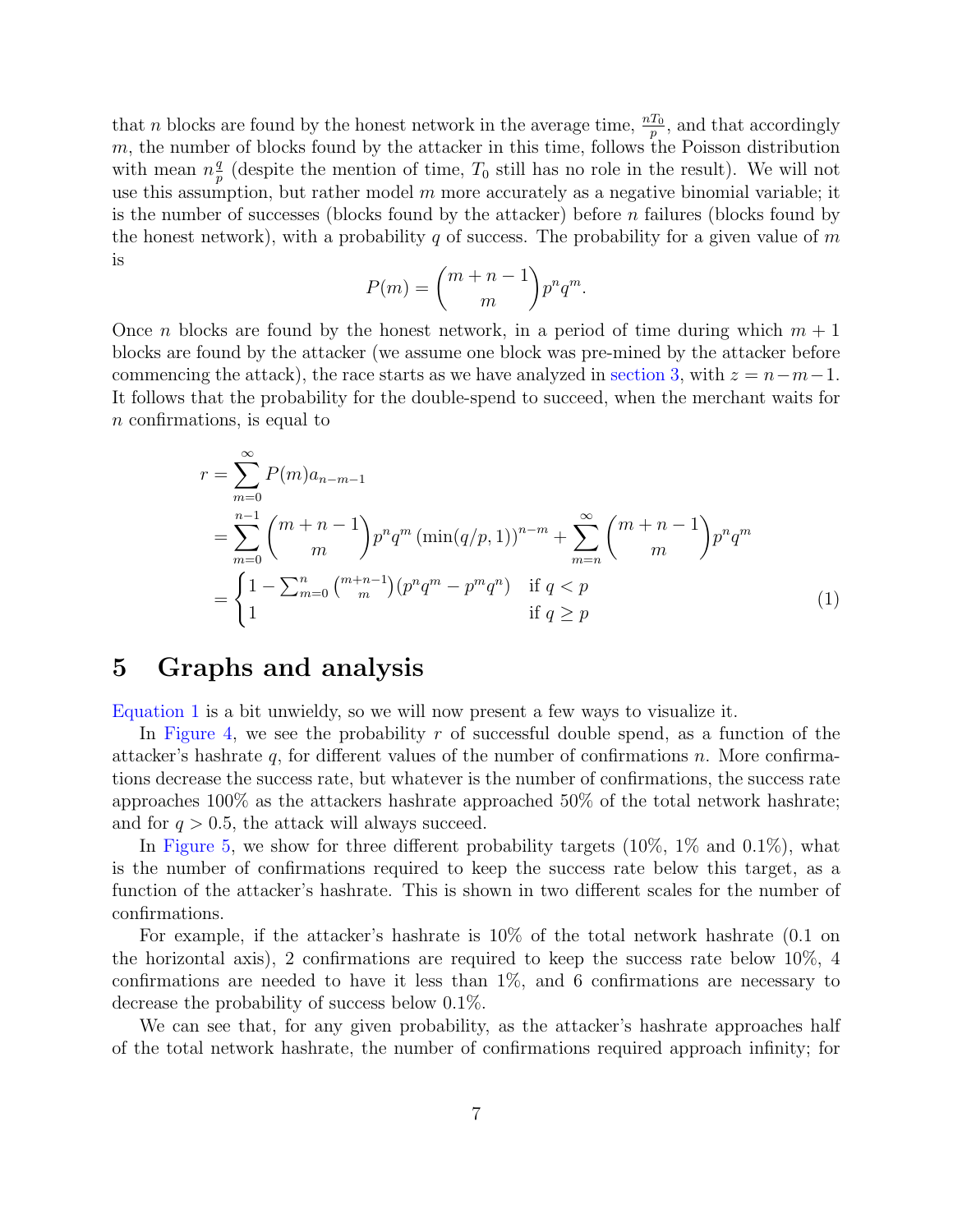

<span id="page-7-0"></span>Figure 4: The probability r of successful double spend, as a function of the attacker's hashrate q, for different values of the number of confirmations n. For  $q > 0.5$ , the probability is always 1. The graph is in logarithmic scale; the lowest value shown is  $10^{-5}$ , or 0.001%.

 $q \geq 0.5$ , no amount of confirmations will suffice to decrease the probability, as it is always 100%.

In [Table 1,](#page-9-1) we see a detailed tabular reference for the probability of success, for different values of  $q$  and  $n$ .

With this more detailed analysis, we can note the following observations:

- Successful double-spending is possible with any attacker hashrate. There is no need for a majority to carry out this attack.
- Waiting for more confirmations exponentially decreases the probability of doublespending success. The decay rate depends on the attacker's relative hashrate.
- The probability of success depends on the number of confirmations and not on the amount of time waited. An alternative network with a different time constant  $T_0$  can thus obtain more security with a given amount of wait time.
- The time constant might be relevant, if we assume that the attacker cannot sustain his hashrate for a prolonged period of time. In this case, even majority hashrate does not guarantee success, as the attack could take more time than available. However, it does not seem likely that an attacker would go through the trouble of obtaining enormous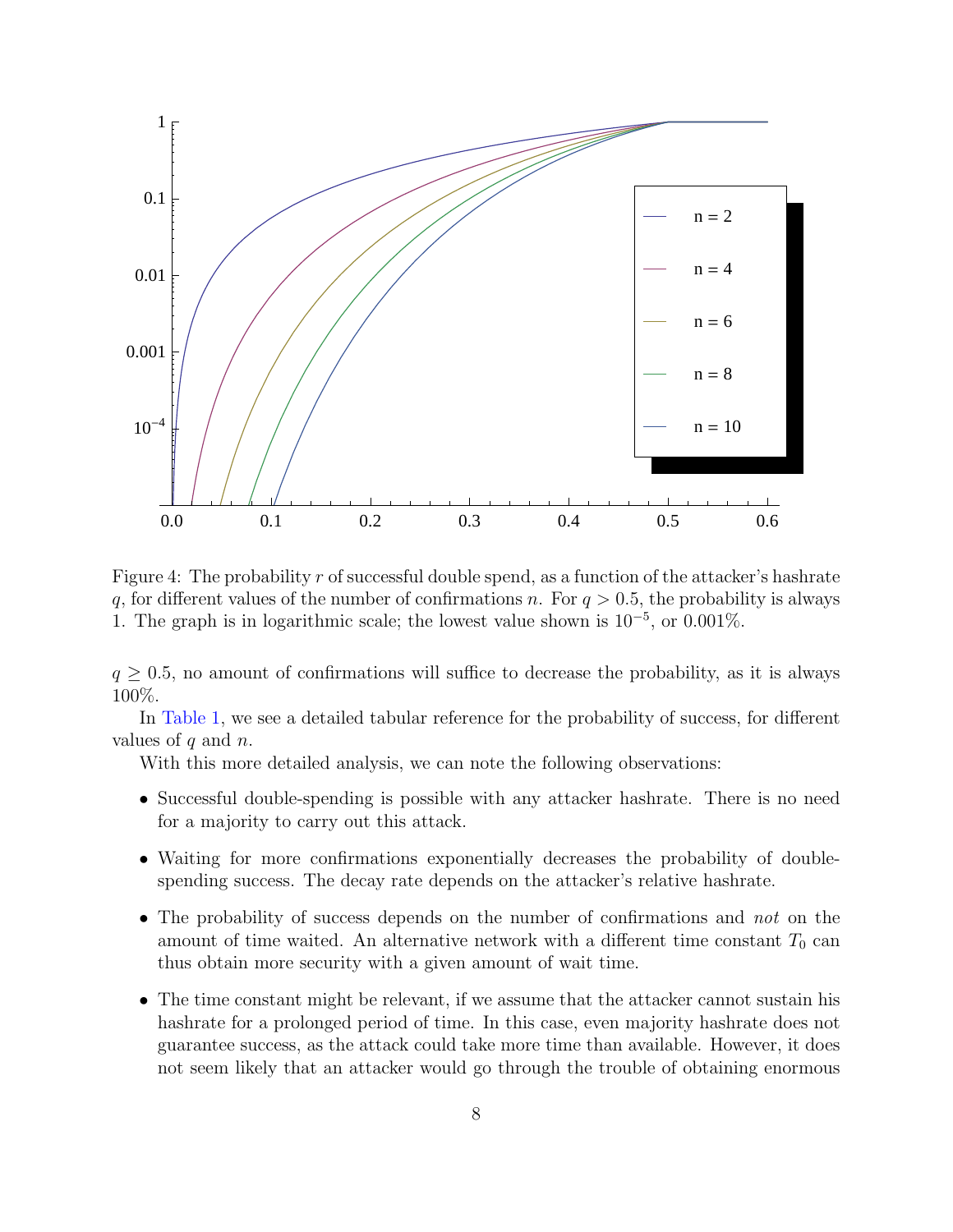

<span id="page-8-0"></span>Figure 5: The number of confirmations required to keep the probability of success low, as a function of the attacker's hashrate, for various values of the target probability: 10% (yellow), 1% (purple) and 0.1% (blue). The graph is shown in two different vertical scales.

computational resources and only maintain them for a time short enough to make this consideration relevant.

• No amount of confirmations will reduce the success rate to 0.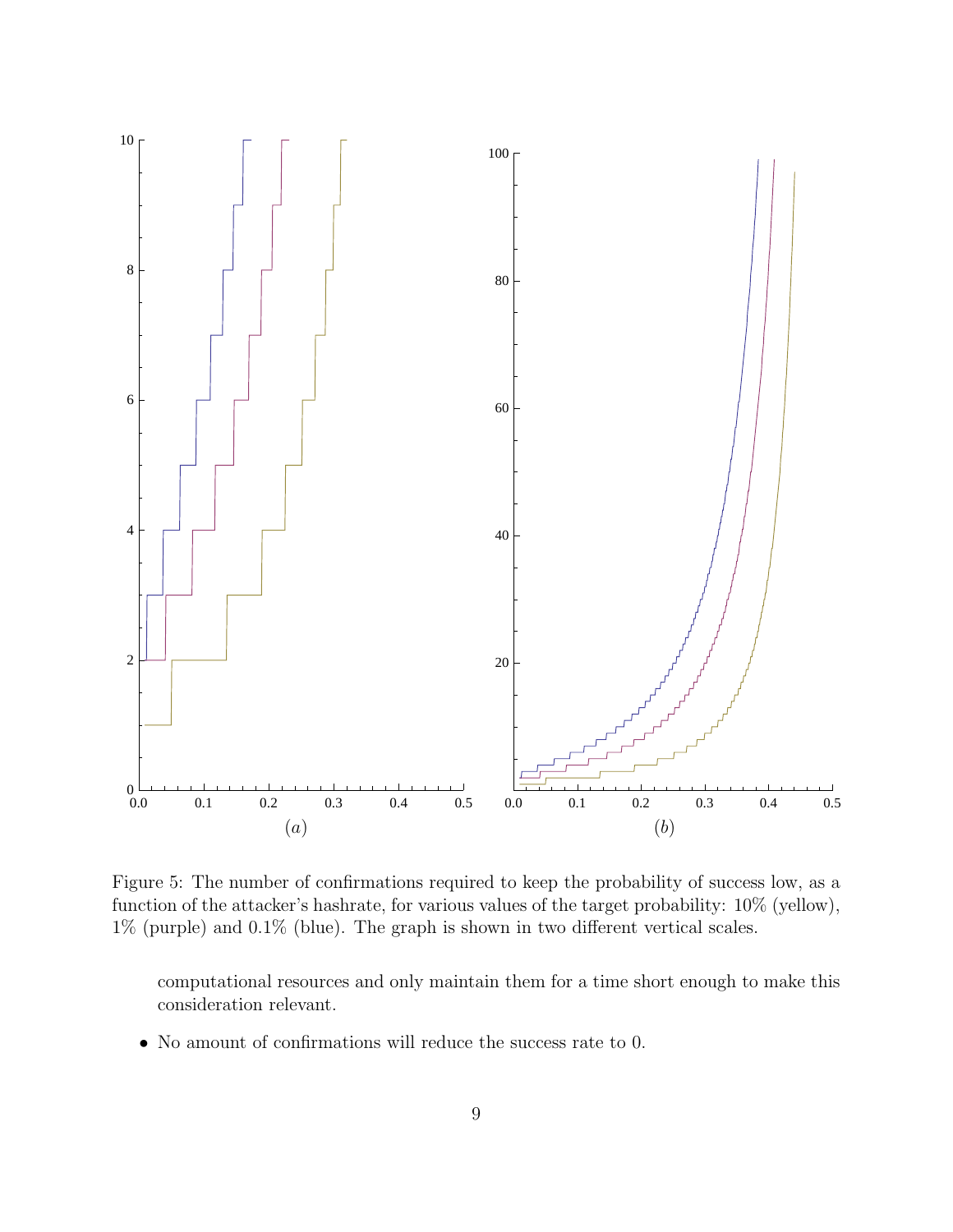| q      | 1      | $\overline{2}$ | 3         | 4           | 5           | 6           | 7           | 8           | 9           | 10          |
|--------|--------|----------------|-----------|-------------|-------------|-------------|-------------|-------------|-------------|-------------|
| $2\%$  | $4\%$  | 0.237%         | 0.016%    | $0.001\%$   | $\approx 0$ | $\approx 0$ | $\approx 0$ | $\approx 0$ | $\approx 0$ | $\approx 0$ |
| 4%     | 8%     | 0.934\%        | $0.120\%$ | $0.016\%$   | 0.002%      | $\approx 0$ | $\approx 0$ | $\approx 0$ | $\approx 0$ | $\approx 0$ |
| $6\%$  | $12\%$ | 2.074\%        | 0.394%    | 0.078\%     | $0.016\%$   | $0.003\%$   | 0.001%      | $\approx 0$ | $\approx 0$ | $\approx 0$ |
| 8%     | 16%    | 3.635%         | 0.905%    | 0.235%      | 0.063%      | 0.017%      | $0.005\%$   | 0.001%      | $\approx 0$ | $\approx 0$ |
| 10%    | 20%    | 5.600%         | 1.712%    | 0.546\%     | 0.178%      | $0.059\%$   | $0.020\%$   | $0.007\%$   | 0.002%      | 0.001%      |
| 12%    | 24\%   | 7.949%         | 2.864\%   | 1.074\%     | 0.412\%     | $0.161\%$   | 0.063%      | 0.025%      | $0.010\%$   | $0.004\%$   |
| 14%    | 28\%   | 10.662\%       | 4.400\%   | 1.887\%     | 0.828\%     | $0.369\%$   | $0.166\%$   | 0.075%      | $0.034\%$   | $0.016\%$   |
| 16%    | 32\%   | 13.722%        | 6.352%    | 3.050\%     | 1.497%      | 0.745\%     | 0.375%      | $0.190\%$   | $0.097\%$   | $0.050\%$   |
| 18%    | $36\%$ | 17.107%        | 8.741\%   | 4.626\%     | 2.499%      | 1.369\%     | 0.758%      | $0.423\%$   | $0.237\%$   | 0.134\%     |
| 20%    | $40\%$ | 20.800\%       | 11.584%   | $6.669\%$   | 3.916\%     | 2.331\%     | 1.401\%     | 0.848\%     | $0.516\%$   | $0.316\%$   |
| 22%    | 44\%   | 24.781%        | 14.887%   | 9.227%      | 5.828\%     | 3.729\%     | 2.407%      | 1.565%      | 1.023\%     | 0.672\%     |
| 24\%   | 48\%   | 29.030%        | 18.650%   | 12.339%     | 8.310\%     | 5.664\%     | 3.895%      | 2.696%      | 1.876%      | 1.311\%     |
| 26%    | 52%    | 33.530%        | 22.868%   | 16.031\%    | 11.427\%    | 8.238\%     | 5.988%      | 4.380%      | 3.220\%     | 2.377%      |
| 28\%   | 56%    | 38.259%        | 27.530\%  | 20.319%     | 15.232\%    | 11.539%     | 8.810\%     | 6.766%      | 5.221\%     | 4.044\%     |
| 30%    | 60%    | 43.200\%       | 32.616%   | 25.207\%    | 19.762\%    | 15.645\%    | 12.475\%    | 10.003\%    | 8.055%      | 6.511\%     |
| 32%    | 64\%   | 48.333%        | 38.105%   | 30.687%     | 25.037%     | 20.611\%    | 17.080%     | 14.226\%    | 11.897%     | 9.983%      |
| 34%    | 68\%   | 53.638%        | 43.970\%  | 36.738 $\%$ | 31.058\%    | 26.470\%    | 22.695%     | 19.548%     | 16.900\%    | 14.655%     |
| $36\%$ | 72\%   | 59.098\%       | 50.179%   | 43.330\%    | 37.807\%    | 33.226\%    | 29.356\%    | 26.044\%    | 23.182\%    | 20.692\%    |
| 38\%   | 76%    | 64.691%        | 56.698%   | 50.421\%    | 45.245\%    | 40.854\%    | 37.062%     | 33.743%     | 30.811\%    | 28.201\%    |
| 40%    | 80%    | 70.400\%       | 63.488%   | 57.958%     | 53.314\%    | 49.300\%    | 45.769%     | 42.621%     | 39.787%     | 37.218\%    |
| 42%    | 84\%   | 76.205%        | 70.508%   | 65.882%     | 61.938%     | 58.480\%    | 55.390\%    | 52.595%     | 50.042\%    | 47.692%     |
| 44%    | 88%    | 82.086%        | 77.715%   | 74.125%     | 71.028\%    | 68.282\%    | 65.801\%    | 63.530%     | 61.431\%    | 59.478%     |
| 46\%   | 92%    | 88.026\%       | 85.064%   | 82.612%     | 80.480\%    | 78.573%     | 76.836%     | 75.234%     | 73.742\%    | 72.342\%    |
| 48\%   | 96%    | 94.003\%       | 92.508\%  | 91.264\%    | 90.177\%    | 89.201\%    | 88.307\%    | 87.478\%    | 86.703\%    | 85.972\%    |
| 50%    | 100%   | 100\%          | 100%      | 100\%       | 100%        | 100\%       | 100%        | 100%        | 100\%       | $100\%$     |

<span id="page-9-1"></span>Table 1: The probability of a successful double spend, as a function of the attacker's hashrate  $q$  and the number of confirmations  $n$ .

- If the attacker controls more hashrate than the honest network, no amount of confirmations will reduce the success rate below 100%.
- There is nothing special about the default, often-cited figure of 6 confirmations. It was chosen based on the assumption that an attacker is unlikely to amass more than 10% of the hashrate, and that a negligible risk of less than 0.1% is acceptable. Both these figures are arbitrary, however; 6 confirmations are overkill for casual attackers, and at the same time powerless against more dedicated attackers with much more than 10% hashrate.

#### <span id="page-9-0"></span>6 Economics of double-spending

The statistics of the previous section are directly relevant to merchants in an "adversarial" setting, who assume their customer is an attacker and want to make sure he will fail in his attack; they are overly conservative for a more realistic setting, where most customers are not attackers, and attackers will only target the merchant if it is profitable for them.

In this section we will assume that  $q < p$ . Otherwise, all bets are off with the current Bitcoin protocol. An attacker with majority hashrate can not only double-spend any transaction at no cost (above the cost of running the mining hardware normally); he can reject all blocks which are not his own, earning the entire coin generation reward himself. He can also exclude all transactions, disrupting the operation of the payment network. The honest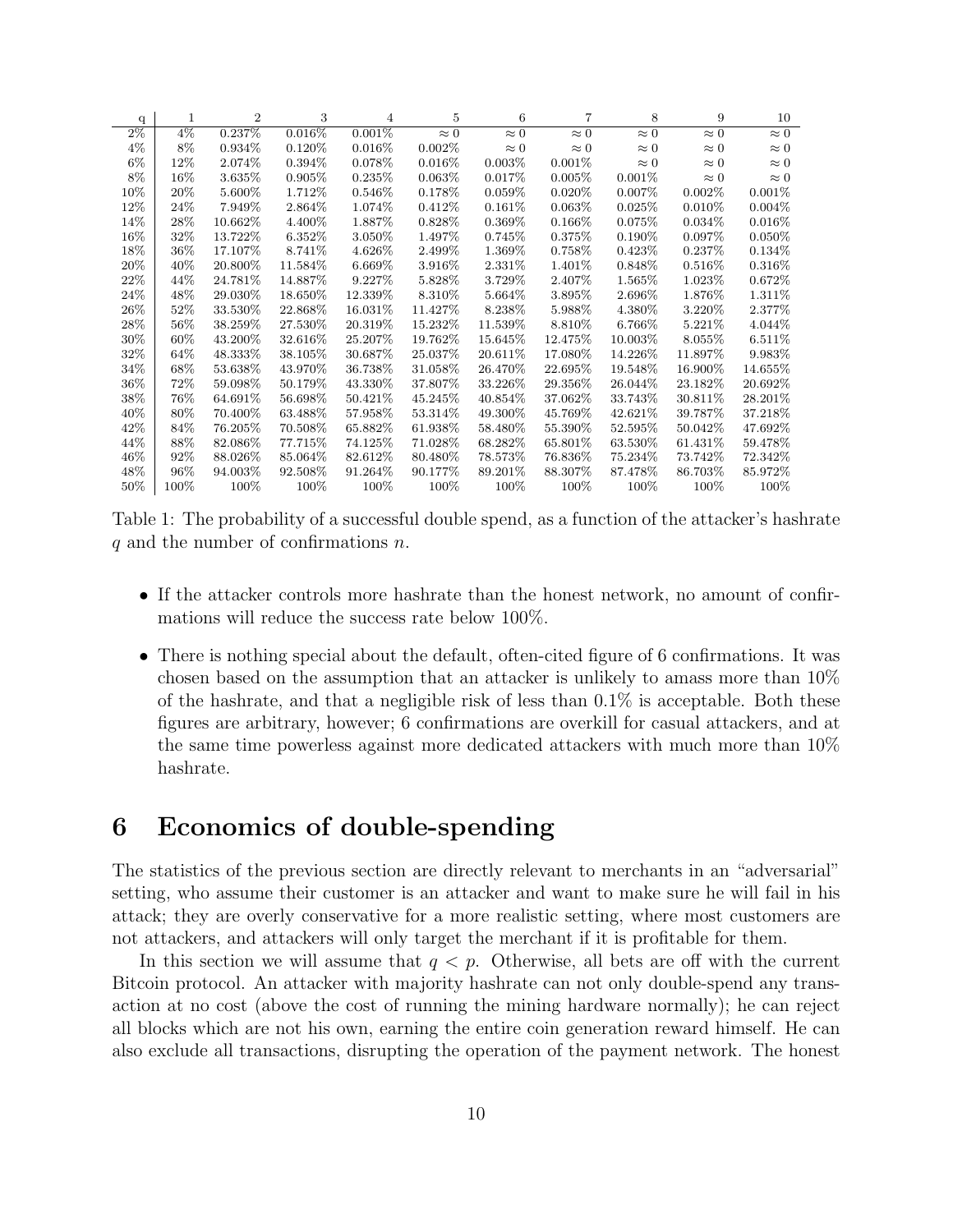miners, who no longer receive any rewards, would quit due to lack of incentive; this will make it even easier for the attacker to maintain his dominance. This will cause either the collapse of Bitcoin or a move to a modified protocol. As such, this attack is best seen as an attempt to destroy Bitcoin, motivated not by the desire to obtain Bitcoin value, but rather wishing to maintain entrenched economical systems or obtain speculative profits from holding a short position.

The exact economics of double-spending is of course highly complex; we will analyze a simple model that aims to highlight the key moving parts.

- 1. A double-spending attack can be carried against more than one merchant. Payments can be simultaneously sent to  $k$  different merchants, with the same branch invalidating all of them.
- 2. From each merchant products will be purchased with a cost of  $v$ , which we assume is equal for all merchants. Even if this does not strictly hold, an "effective" value of  $v$ can be used in the model.
- 3. The products bought may not be completely liquid, and their value to the attacker may be less than v. We will denote their value by  $\alpha v$  for some  $0 < \alpha \leq 1$ . Again,  $\alpha$  is assumed to be fixed or at least typical.
- 4. There is a tradeoff between k and  $\alpha$ . There are only so many opportunities to extract value with sufficient anonymity to avoid prosecution. As the attacker tries to target more merchants, he will have to settle for decreasingly liquid assets. In-person transactions put timing constraints which again make it more difficult to target other merchants simultaneously.
- 5. There is also a tradeoff between k and v, as kv must be less than the attacker's total available capital. However, this is less of a concern, as the primary costs of the attack are likely to be loss of value and the block rewards, not the time value of money. The main limitation on  $v$  is that higher values will cause the merchant to protect himself by waiting for more confirmations.
- 6. If the attack succeeds, all blocks found during the process will be valid, and the attacker will get for them the same reward as if he had not committed an attack (or possibly more). If the attack fails, and the attacker has found  $o$  blocks during it, each with a block reward of B, those blocks will be rejected and the attacker will lose a total value of oB.
- 7. The attacker will obtain  $k\alpha v$  worth of goods whether the attack succeeds or fails. It it fails, however, he will have to pay out  $kv$ .

We can see that, by performing an attack, the attacker will always gain  $k \alpha v$ , but if he fails, which happens with probability  $1 - r$  (a function of n and q), he loses  $kv + \rho B$ . This means that his average profit is:

$$
k\alpha v - (1 - r)(kv + oB) = kv(\alpha + r - 1) - (1 - r)oB.
$$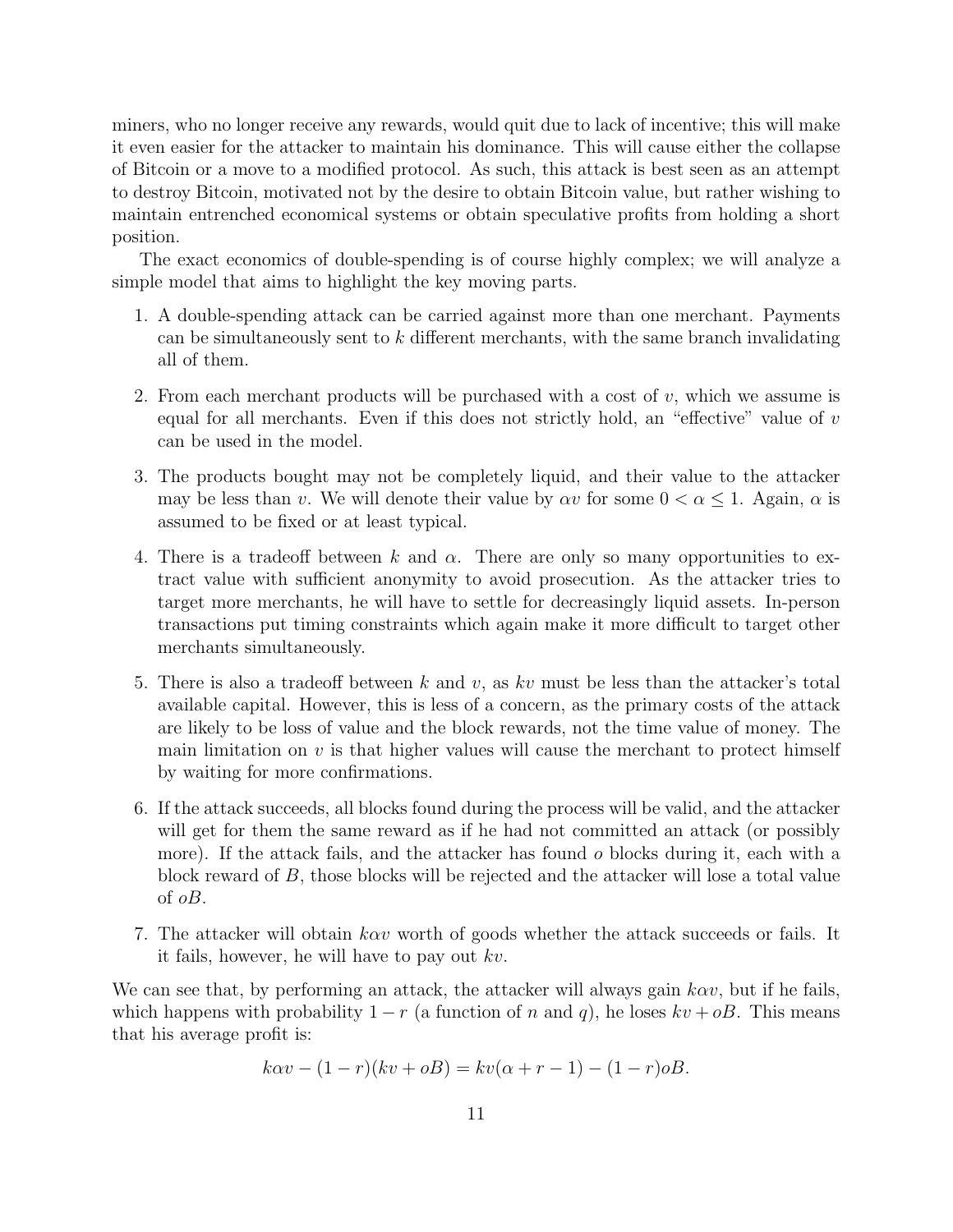For the attack to be profitable, this has to be positive, meaning that

$$
v > \frac{(1-r)oB}{k(\alpha+r-1)}
$$

As long as the merchants make sure that this is not the case, they are safe because it would not be economical to carry out an attack.

We will assume for simplicity that  $\sigma = 20$ , meaning the attacker gives up after finding 20 blocks without successfully catching up, and that this does not impact his probability of success. This is a significant simplification; a more accurate model would determine an optimal stopping point by considering the reward of possibly completing the attack versus the risk of compounding the losses, and use the average blocks found until reaching that point. However, this assumption still preserves the spirit of the results.

This means that discouraging an attack requires that

$$
v \le \frac{20(1-r)B}{k(\alpha+r-1)}
$$

Unlike the adversarial setting, here increasing the time constant  $T_0$  slightly improves security with a given number of confirmations, as it increases the effective value of B, and hence the maximal safe value. However, r is the more dominant factor (because of its exponential dependence on the number of confirmations), and hence increasing  $T_0$  worsens the security for a given wait time.

Modeling the practical values of k and  $\alpha$  is difficult, but we will assume that the best configuration the attacker manages to achieve is  $\alpha = 1, k = 5$ . Also assuming that  $B =$  $25BTC$ , we find that if a merchants wait for n confirmations, they are safe from doublespending as long as the value  $v$  of each transaction satisfies

<span id="page-11-0"></span>
$$
v \le \frac{100(1-r)}{r} \text{ BTC} = 100\left(\frac{1}{r} - 1\right) \text{ BTC}.
$$
 (2)

The merchant would do well, however, to use an even lower value than this, to correct for the behavior of other merchants and any inaccuracies in the model.  $r$  itself is a function of n and q, given in [Equation 1.](#page-6-1)

A more accurate model might take into account that generating blocks costs more to the attacker than their reward, and that he would not have mined them at all (or procured the necessary computing resources) if he did not want to double-spend. Such a model could obviate the need to choose a value for  $q$ , by posing limits on the hashrate an attacker would obtain to perform attacks of a given value. However, once the focus of the security is the cost of neutrally mining, the number of confirmations required becomes linear, not logarithmic, in the transaction value; this is very poor security, hence in a situation where this is relevant, we have already lost anyway.

The maximal safe transaction values, for different values of the number of confirmations  $n$  and attacker hashrate  $q$ , are given in [Table 2,](#page-12-1) based on [Equation 2.](#page-11-0) These values should be taken with a grain of salt, because of the many modeling assumptions made.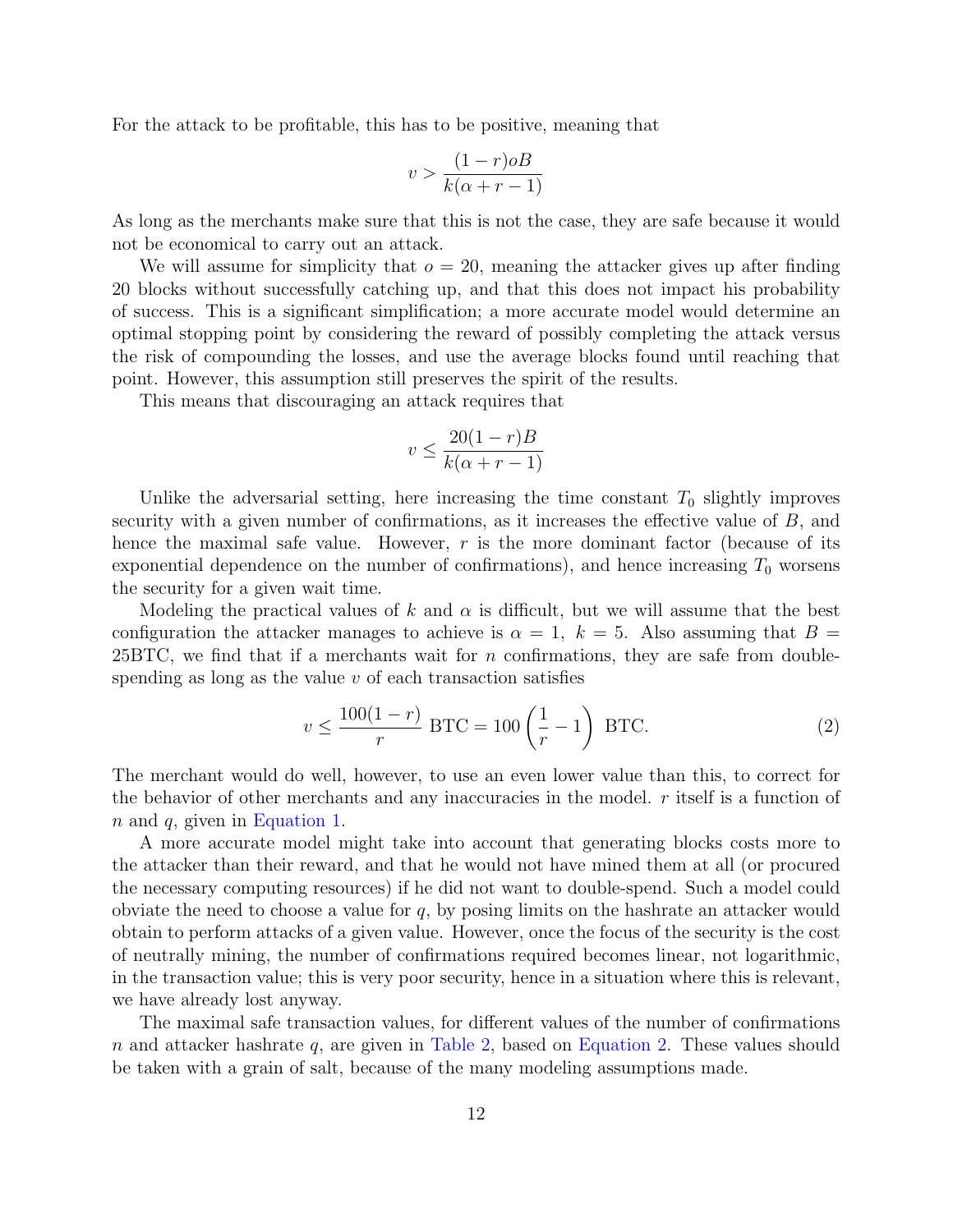| $\mathbf{q}$     | 1                | $\overline{2}$   | 3                | 4               | 5                | 6                | $\overline{7}$   | 8                | 9                | 10               |
|------------------|------------------|------------------|------------------|-----------------|------------------|------------------|------------------|------------------|------------------|------------------|
| $\overline{2\%}$ | 2400             | 42K              | 644K             | 9370K           | $\approx \infty$ | $\approx \infty$ | $\approx \infty$ | $\approx \infty$ | $\approx \infty$ | $\approx \infty$ |
| $4\%$            | 1150             | $10\mathrm{K}$   | $82\mathrm{K}$   | 615K            | 4437K            | $\approx \infty$ | $\approx \infty$ | $\approx \infty$ | $\approx \infty$ | $\approx \infty$ |
| $6\%$            | 733              | 4722             | $25\mathrm{K}$   | $127\mathrm{K}$ | $626\mathrm{K}$  | 3018K            | 14M              | $\approx \infty$ | $\approx \infty$ | $\approx \infty$ |
| $8\%$            | 525              | 2650             | 10K              | 42K             | 159K             | 588K             | 2144K            | 7749K            | $\approx \infty$ | $\approx \infty$ |
| 10%              | 400              | 1685             | 5741             | 18K             | 56K              | 168K             | 503K             | 1486K            | $4361\mathrm{K}$ | 12M              |
| 12%              | 316              | 1158             | 3391             | 9212            | $24\mathrm{K}$   | 62K              | 157K             | 396K             | $990\mathrm{K}$  | 2460K            |
| 14%              | 257              | 837              | 2172             | 5200            | $11\mathrm{K}$   | $27\mathrm{K}$   | $60\mathrm{K}$   | 132K             | $290\mathrm{K}$  | 632K             |
| 16%              | 212              | 628              | 1474             | 3178            | 6580             | 13K              | $26\mathrm{K}$   | $52\mathrm{K}$   | 102K             | $200\mathrm{K}$  |
| 18%              | 177              | 484              | 1043             | 2061            | 3901             | 7202             | $13\mathrm{K}$   | $23\mathrm{K}$   | $42\mathrm{K}$   | $74\mathrm{K}$   |
| $20\%$           | 150              | 380              | 763              | 1399            | 2453             | 4190             | 7039             | 11K              | 19K              | $31\mathrm{K}$   |
| $22\%$           | 127              | 303              | 571              | 983             | 1615             | 2582             | 4053             | 6288             | 9671             | $14\mathrm{K}$   |
| $24\%$           | 108              | 244              | 436              | 710             | 1103             | 1665             | 2467             | 3608             | 5229             | 7525             |
| $26\%$           | 92               | 198              | 337              | 523             | 775              | 1113             | 1570             | 2182             | 3005             | 4106             |
| 28%              | 78               | 161              | 263              | 392             | 556              | 766              | 1035             | 1377             | 1815             | 2372             |
| 30%              | 66               | 131              | 206              | 296             | 406              | 539              | 701              | 899              | 1141             | 1435             |
| 32%              | 56               | 106              | 162              | $225\,$         | 299              | 385              | 485              | 602              | 740              | 901              |
| 34%              | 47               | 86               | 127              | 172             | 221              | $277\,$          | 340              | 411              | 491              | 582              |
| 36\%             | 38               | 69               | 99               | 130             | 164              | 200              | 240              | 283              | 331              | 383              |
| 38%              | 31               | 54               | 76               | 98              | 121              | 144              | 169              | 196              | 224              | 254              |
| 40%              | 25               | 42               | 57               | 72              | 87               | 102              | 118              | 134              | 151              | 168              |
| 42%              | 19               | 31               | 41               | 51              | 61               | 70               | 80               | 90               | 99               | 109              |
| 44%              | 13               | 21               | 28               | 34              | 40               | 46               | 51               | 57               | 62               | 68               |
| 46%              | 8                | 13               | 17               | 21              | 24               | 27               | 30               | 32               | $35\,$           | 38               |
| 48%              | 4                | 6                | 8                | 9               | 10               | 12               | 13               | 14               | 15               | 16               |
| 50%              | $\boldsymbol{0}$ | $\boldsymbol{0}$ | $\boldsymbol{0}$ | 0               | $\boldsymbol{0}$ | $\boldsymbol{0}$ | $\boldsymbol{0}$ | $\boldsymbol{0}$ | $\boldsymbol{0}$ | $\theta$         |

<span id="page-12-1"></span>Table 2: The maximal safe transaction value, in BTC, as a function of the attacker's hashrate  $q$  and the number of confirmations  $n$ .

## <span id="page-12-0"></span>7 Conclusions

In this paper we have explained the basic structure of the Bitcoin blockchain, the protection it gives against double-spending, and the ways in which this protection can be undermined. We have derived the probability for a successful double-spend, and tabulated it in various ways. We have also briefly discussed the conditions in which a double-spending attack can be economical, and hence likely. In so doing we have dispelled some popular myths, such as the absolute security believed to be granted by waiting for 6 confirmations, or the length of time waited (as opposed to the number of confirmations in terms of discrete blocks) as an allegedly major factor in determining security.